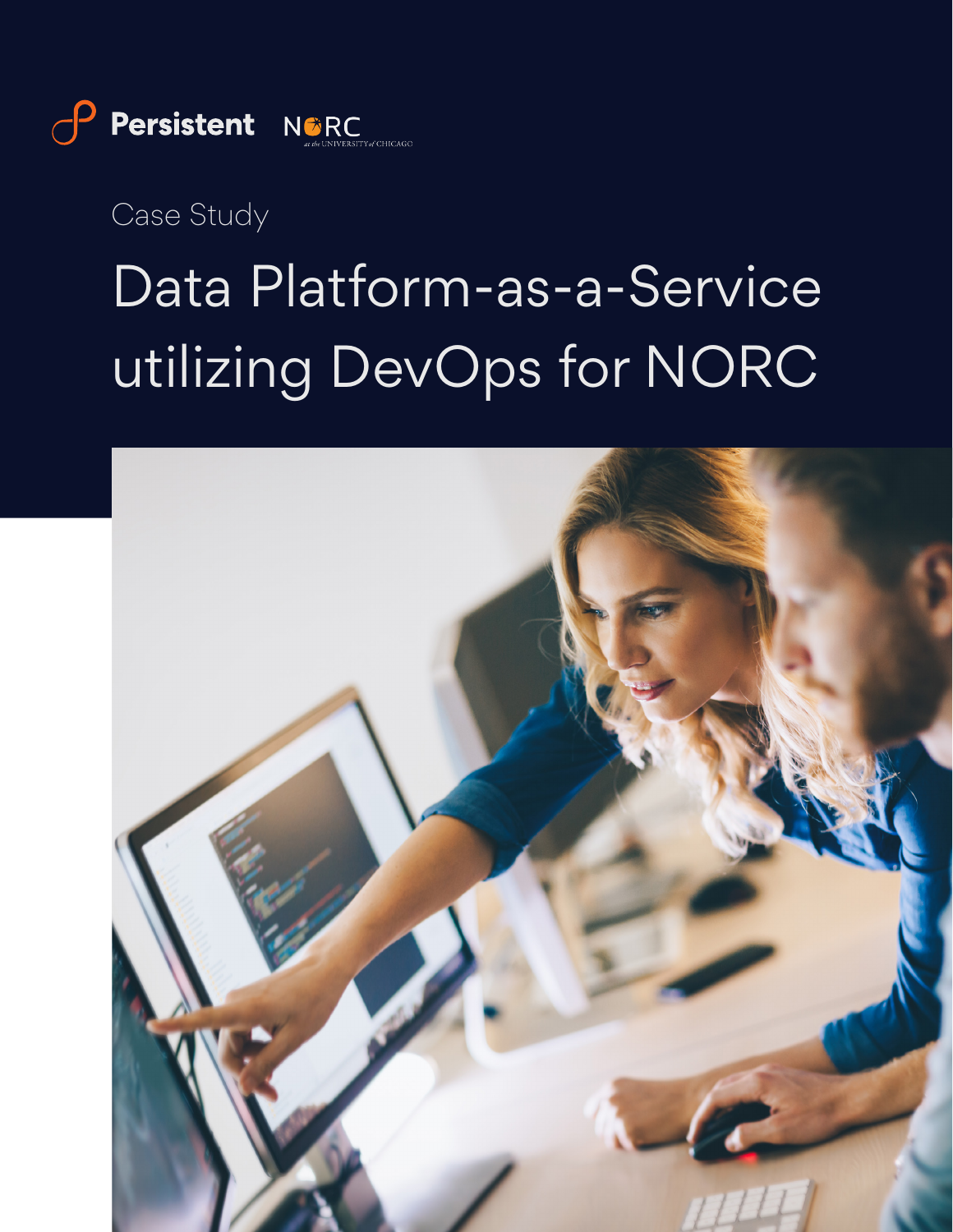# **Contents**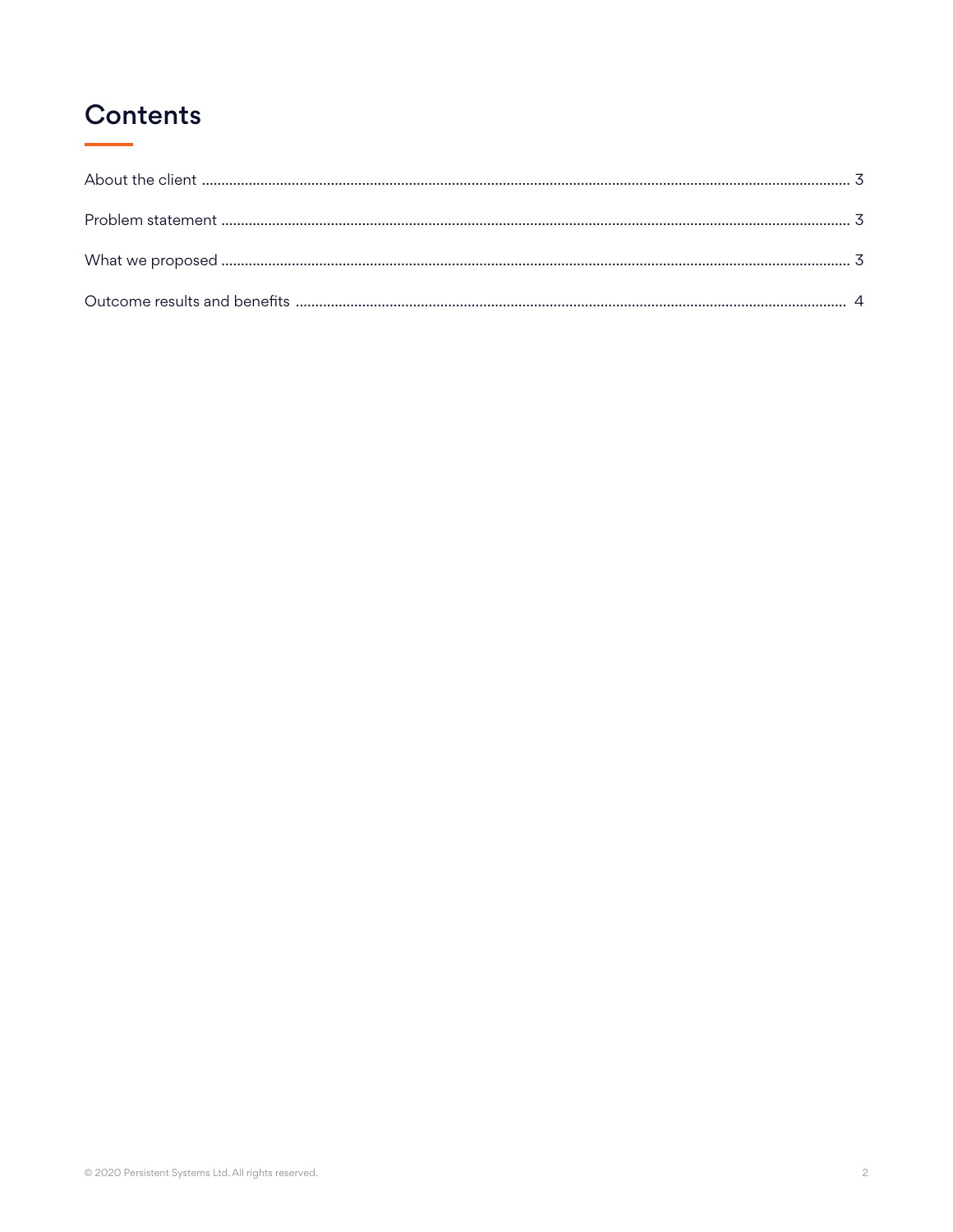## About the Client

National Opinion Research Center (NORC) is one of the largest independent social research organizations in the US established in 1941. Its corporate headquarters is located in downtown Chicago, with offices in several other locations throughout the US. They are an objective nonpartisan research institution that delivers reliable data, statistically accurate surveys, and research analysis to help guide business and policy decisions.

# Problem Statement

NORC launched an initiative for data and analytics as a new competency to release to their customers as "Data Platform-as-a-Service". The platform was to be built using cloud technologies to provide the benefits of no upfront, low operating cost.The platform also needed to be able to scale to support multiple use cases in a multi-tenant environment. It should support variety of data (structured, sensor data/unstructured data) include flexible ETL & data pipeline mechanisms, batch & real-time data processing and be compliant with SOC 2, FISMA.

## What we Proposed

Utilizing AWS DevOps tools and best practices, the Persistent team built a multi-tenant scalable data platform using IaaS, PaaS, and serverless services from AWS, implements use cases, and provides production support to end users. Some of the AWS services used were IAM, EC2, EBS, RDS, Redshift, S3, Lambda, SES, Kinesis Firehose, and Glue. Persistent implemented security and compliance on the AWS infrastructure using VPC, IAM, GuardDuty, Inspector, and KMS.

#### **DevOps**

Infrastructure as Code (IaC) and Automation: The infrastructure necessary for the platform is provisioned through infrastructure-as-code using CloudFormation to automate the creation and deployment. The automated process builds the infrastructure and applications in a repeatable and consistent manner and saves a significant amount of manual provisioning time.

Chef is used for configuration management on Linux systems. The Chef server is created using the AWS OpsWorks for Chef Automate server.The cookbook contains the recipes for configurations related to the CIS standards, NTO, SSH. SaltStack is used to automate the Linux patch management.It allows the scheduling of patches to be downloaded and installed on Linux systems. Python Scripting is used in multiple areas of the platform, mostly for automation. Various tasks such as infrastructure automation, test automation, and report generation are developed using Python.

CI/CD and Source Control: CodeCommit is used to store all the source code and binaries. The code release pipeline is created using the combination of CodePipeline, CodeBuild, and CodeDeploy. The code repository is created in the development environment and is the single source of truth for all code. A regular code commit process is used by the development team.

The pipeline is created using CodePipeline which pulls the code from the CodeCommit repository and stores into S3 bucket for the next stages. The CloudFormation templates are used in the pipeline to create the AWS resources.

#### Management

Persistent manages and operates the data and analytics workloads for onboarding new use cases. AWS VPC is used to setup the infrastructure for all customer use cases. Active Directory, file transfer tools, compliance tools for virus scanning, monitoring, and auditing are also created in the management area. End user desktops are run using Citrix XenDesktop and accessible through NetScaler Gateway deployed on AWS EC2 instances.

Each customer use case is implemented in a separate customer VPC to provide isolation. Statistical tools such as R, SAS, STATA, etc. are made available to end users. Each VPC can have a variety of storage options, such as file server, database, or a warehouse.